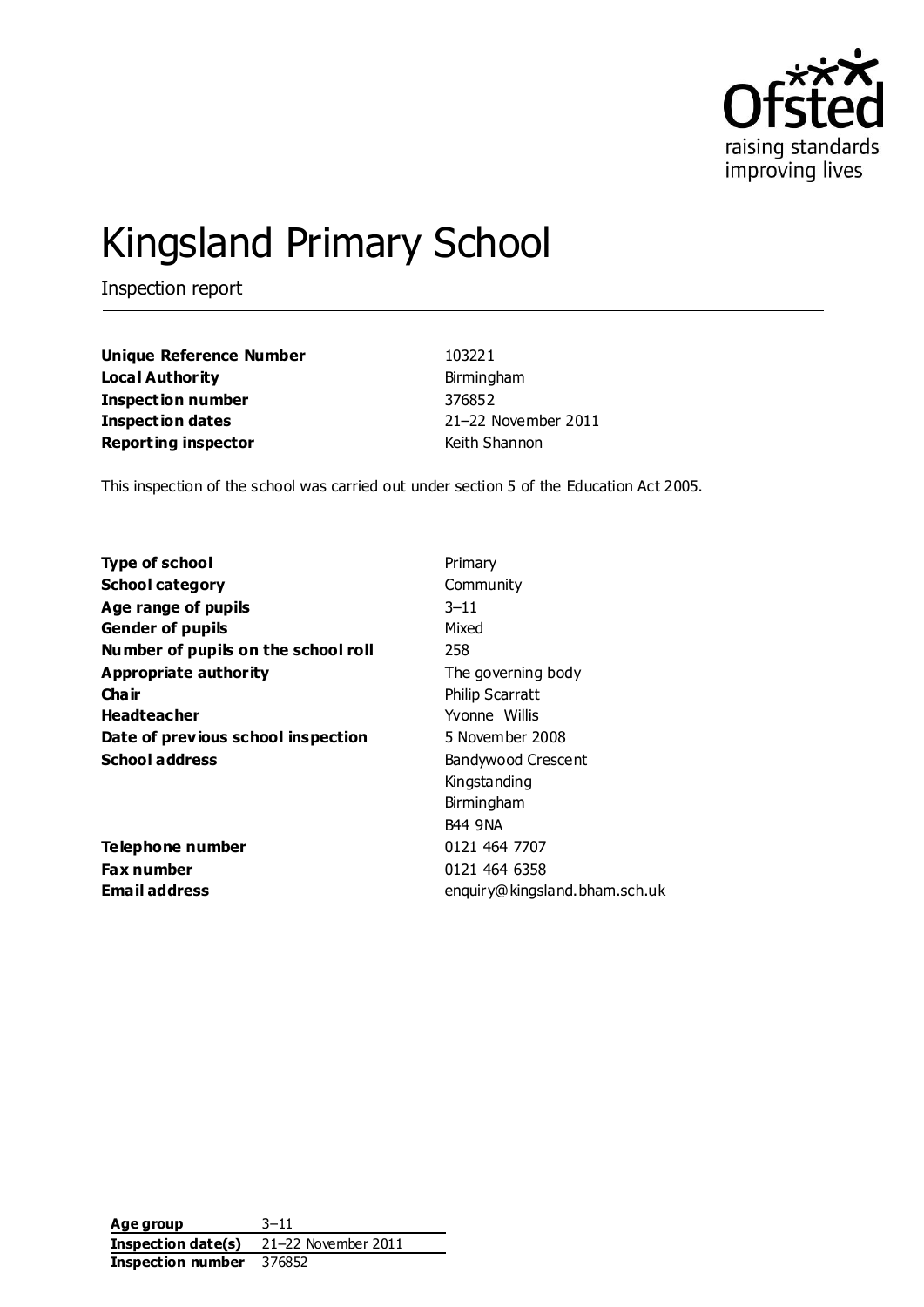The Office for Standards in Education, Children's Services and Skills (Ofsted) regulates and inspects to achieve excellence in the care of children and young people, and in education and skills for learners of all ages. It regulates and inspects childcare and children's social care, and inspects the Children and Family Court Advisory Support Service (Cafcass), schools, colleges, initial teacher training, work-based learning and skills training, adult and community learning, and education and training in prisons and other secure establishments. It assesses council children's services, and inspects services for looked after children, safeguarding and child protection.

Further copies of this report are obtainable from the school. Under the Education Act 2005, the school must provide a copy of this report free of charge to certain categories of people. A charge not exceeding the full cost of reproduction may be made for any other copies supplied.

If you would like a copy of this document in a different format, such as large print or Braille, please telephone 0300 123 4234, or email enquiries@ofsted.gov.uk.

You may copy all or parts of this document for non-commercial educational purposes, as long as you give details of the source and date of publication and do not alter the information in any way.

To receive regular email alerts about new publications, including survey reports and school inspection reports, please visit our website and go to 'Subscribe'.

Piccadilly Gate Store St **Manchester** M1 2WD

T: 0300 123 4234 Textphone: 0161 618 8524 E: enquiries@ofsted.gov.uk W: www.ofsted.gov.uk

© Crown copyright 2011

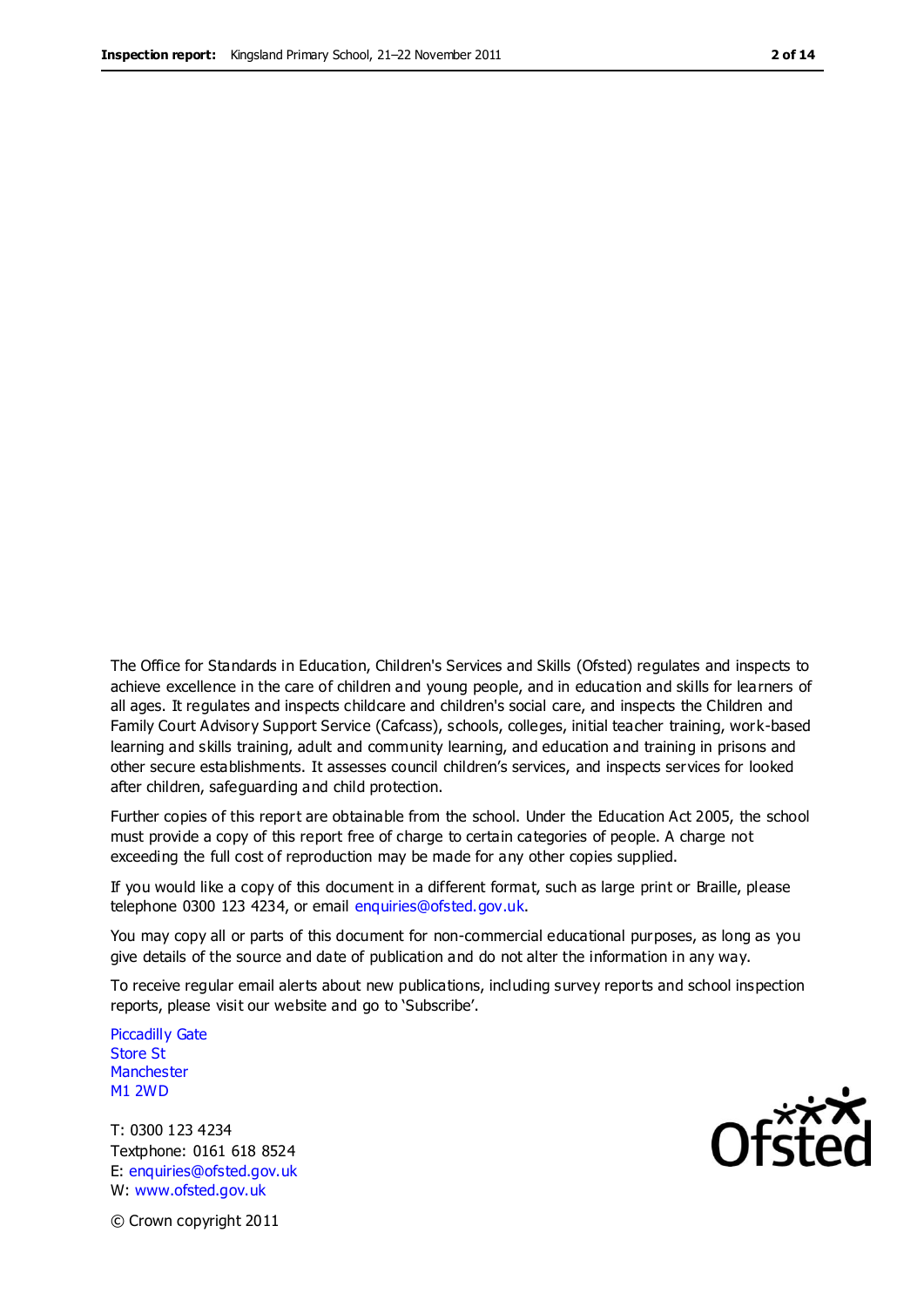### **Introduction**

This inspection was carried out by three additional inspectors, who observed 10 teachers in 21 lessons. They held meetings with senior and middle leaders, a group of pupils, members of the governing body and a representative of the local authority. The inspectors observed the school's work, and looked at information relating to the achievement of all groups of pupils through the school, and a wide range of policies and plans, including the school improvement plan. They analysed staff and pupil questionnaires and the 103 returned by parents and carers.

The inspection team reviewed many aspects of the school's work. It looked in detail at a number of key areas.

- How well do all teachers use assessment information to provide challenging activities that meet the needs of all groups of pupils, and particularly the most able?
- How effectively do leaders and managers at every level, including members of the governing body, contribute to the school's judgements about the quality of its work and subsequent improvement planning?
- Are care, guidance and support outstanding, as the school believes?

### **Information about the school**

This is an average-sized school compared to others of its type. Almost all pupils are of White British heritage with a very few representing other ethnicities. The proportion known to be eligible for free school meals is above average. The proportion of pupils with special educational needs and/or disabilities is broadly average. The school moved into a new building three years ago.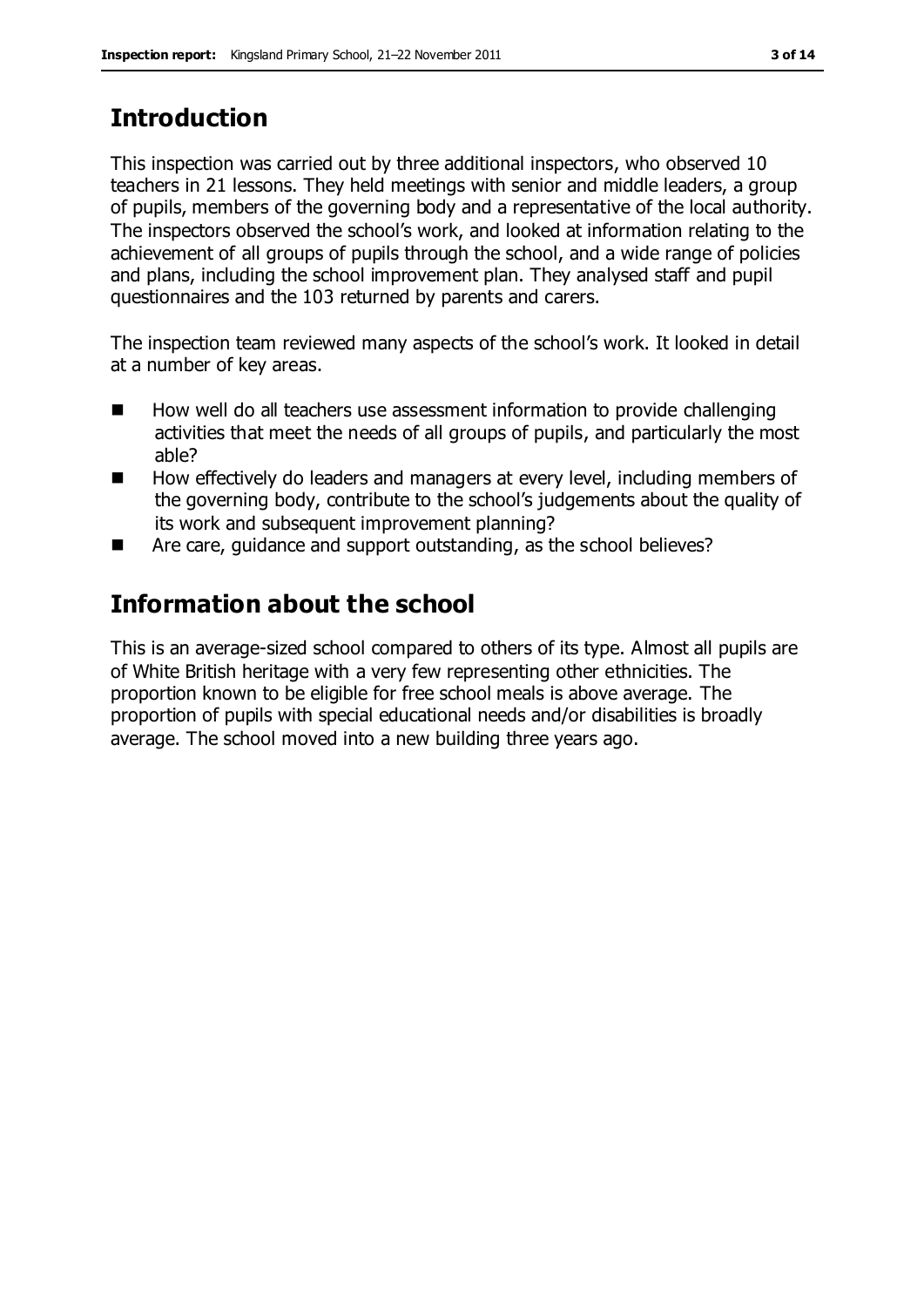#### **Inspection judgements**

# **Overall effectiveness: how good is the school? 2 The school's capacity for sustained improvement 2**

#### **Main findings**

This is a good school. Pupils make good progress in all key stages. When they leave at the end of Year 6 attainment is average, representing good achievement from low levels on entry, and they are well prepared for the next stage of education and later life. Outstanding leadership from the headteacher has ensured that the school has improved well since it was last inspected. All strengths have been maintained, and pupils' progress has improved as a result of good teaching that is more closely targeted to their needs. Some aspects are now outstanding. Key among these are the way that the school has used its links with local community groups and outside agencies to promote parents' and carers' engagement with their children's learning. The school provides an extensive range of opportunities where parents and carers can work alongside their children to better understand how they learn. Many attend workshops and attendance at parents' meetings, at over 80%, is high.

The school is a harmonious and welcoming community. Pupils behave well both in and out of lessons. They learn about and respect each other, and they have an improving understanding of other cultures. Pupils engage well with adults. They are polite, respectful and proud of their work. Care, guidance and support are good. Pupils feel outstandingly safe thanks to a high degree of confidence in the staff to keep them safe at school and to take their concerns seriously. They also know how to keep themselves safe in a variety of situations, especially when using the internet. Staff at all levels provide very clear guidelines, well known by pupils, on how to eat and live healthy lifestyles, and how to access support. The majority of pupils have very helpful targets, with clear guidance on how to attain them. In lessons, information from assessments is generally used well to make sure that individuals find work suitably challenging and that activities promote the skills that the teacher wants the class to learn, although the more-able pupils are not always stretched in their learning with sufficient rigour. Pupils are given plenty of opportunities to choose how they will tackle problems, though teachers do not ensure that all pupils are actively involved in their learning through focused questioning.

The school's leaders, including the governing body, contribute to the school's good capacity for improvement. This is reflected in the rigorous ways by which they challenge one another in order to improve pupils' progress and attainment. Selfevaluation identifies the right priorities for improvement. The governing body, together with the senior leaders, has rightly highlighted a weakness in the standards of writing, and a school focus on extended writing is showing early success but has not yet had a sustained impact on attainment.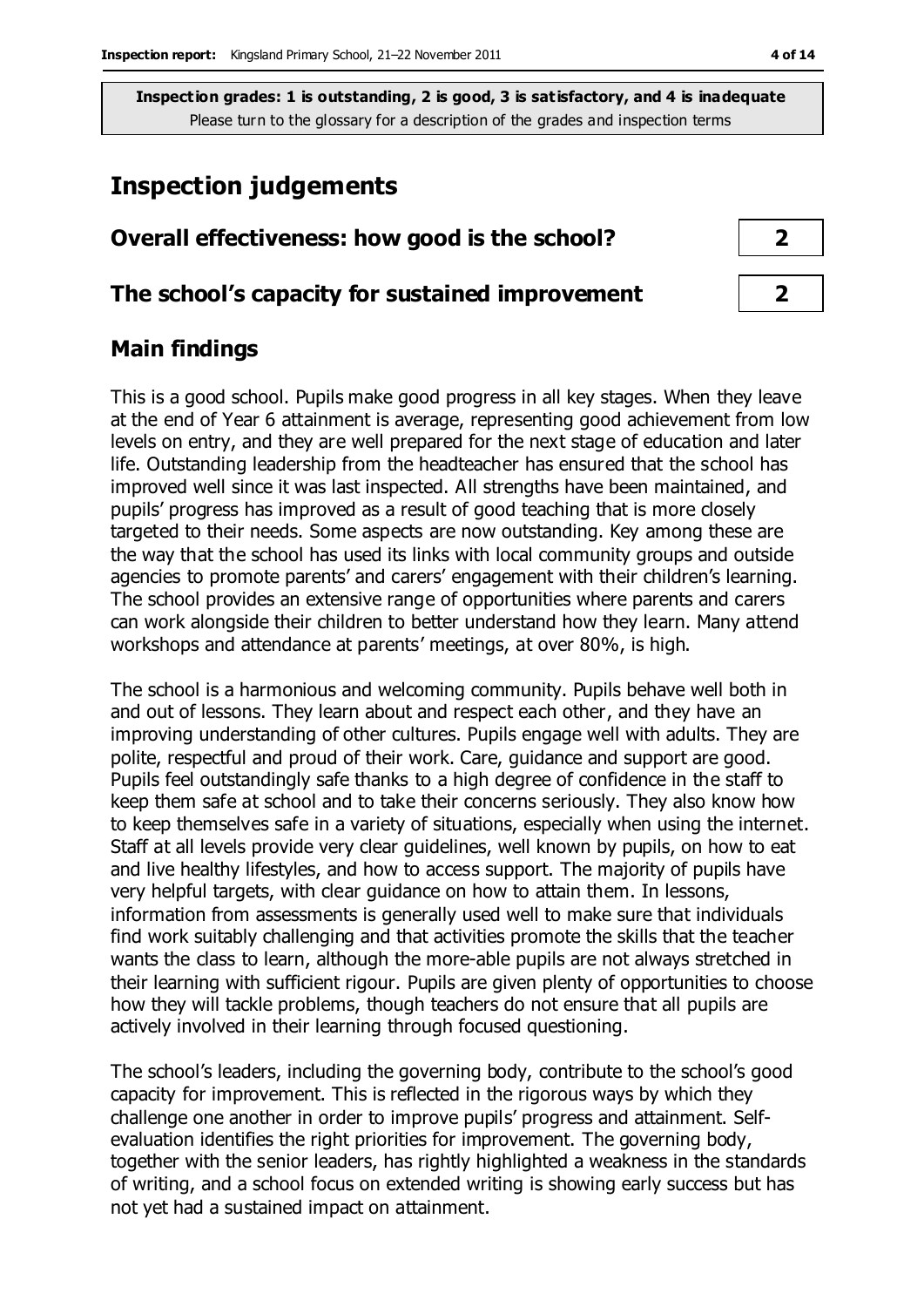#### **What does the school need to do to improve further?**

- **IMPROVE THE GUALARY IMAGE IS A THE VIOLET IM** Improve the quality of teaching and learning so that all lessons are at least good, by:
	- making more effective use of assessment to support the progress of individuals, particularly the most able pupils
	- giving teachers more opportunities to share best practice  $\overline{a}$
	- improving the questioning skills employed by teachers.
- $\blacksquare$  Raise standards in writing by providing more opportunities across the curriculum for pupils to write at length and for a variety of purposes.

#### **Outcomes for individuals and groups of pupils 2**

Children join the Early Years Foundation Stage with knowledge and skills that are often low compared to national expectations for their age. Pupils enjoy coming to school, where they achieve well. In most lessons, pupils are keen to get down to work and produce their best efforts. Work in mathematics, for example, is well laid out so pupils can easily check for any errors that may have resulted in an incorrect answer. From Year 2 onwards, pupils are keen to discuss their work with others. They work particularly well in small groups, adapting their ideas in the light of other pupils' comments. Pupils concentrate well and particularly enjoy solving problems. Learning is well focused and progress in lessons is typically good.

There are no significant differences in the progress made by different groups within the school. Pupils who are additionally supported by external professionals and those who have a statement of special educational needs make good progress because they receive a great deal of one-to-one support, based on detailed plans that are well matched to their particular needs. This is further enhanced by an effective programme of reading recovery, which helps them to catch up with their peers. Attendance has been low in the past, but is improving rapidly and is now average. The proportion of pupils who are persistently absent has fallen significantly.

Pupils have an outstanding understanding of what they need to do to lead a healthy lifestyle. They respond well to opportunities to become involved in the school and wider community. The environment groups, for example, not only work well with adults to recycle, but have begun to produce their own healthy foods in the school allotments. The local community has benefited from activities such as concerts and Christmas dinner in the school.

These are the grades for pupils' outcomes

| Pupils' achievement and the extent to which they enjoy their learning |  |
|-----------------------------------------------------------------------|--|
| Taking into account:                                                  |  |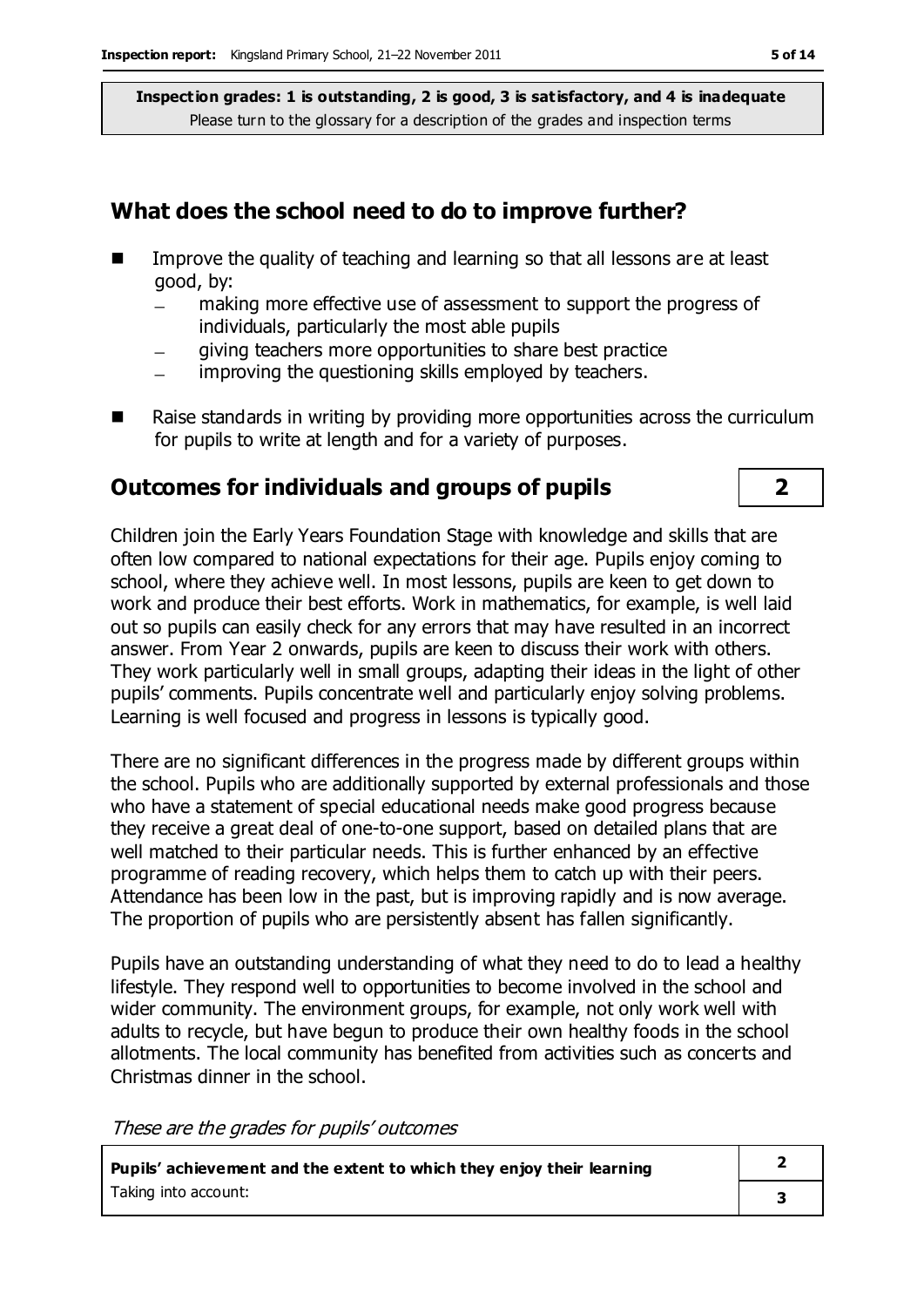| Pupils' attainment <sup>1</sup>                                                                                           | 2                       |
|---------------------------------------------------------------------------------------------------------------------------|-------------------------|
| The quality of pupils' learning and their progress                                                                        |                         |
| The quality of learning for pupils with special educational needs and/or disabilities<br>and their progress               | 2                       |
| The extent to which pupils feel safe                                                                                      | 1                       |
| Pupils' behaviour                                                                                                         | $\overline{\mathbf{2}}$ |
| The extent to which pupils adopt healthy lifestyles                                                                       | 1                       |
| The extent to which pupils contribute to the school and wider community                                                   | $\overline{2}$          |
| The extent to which pupils develop workplace and other skills that will<br>contribute to their future economic well-being | $\overline{\mathbf{2}}$ |
| Taking into account:                                                                                                      |                         |
| Pupils' attendance <sup>1</sup>                                                                                           | 3                       |
| The extent of pupils' spiritual, moral, social and cultural development                                                   | 2                       |

#### **How effective is the provision?**

Teachers in most classes have high expectations of what pupils can achieve and learning is moved on at a good pace. A typical lesson includes a brief recap of what pupils have previously learnt before they are moved to work on tasks in groups according to ability. This does not yet fully meet the needs of all individuals. The use of 'question and answer' is an improving skill in teaching, but is not fully developed. Pupils are given time to think about what they want to say, so their thoughts are clear before they start talking to their partners. Marking is effective in explaining to pupils exactly what they need to do to improve their work.

The curriculum is good, providing a wide range of activities in class, plus extensive extra-curricular activities. Opportunities to take part in residential trips help pupils to develop their social skills and learn about different cultures, and further opportunities are planned to expand pupils' awareness of other cultures through the curriculum. Teachers are clear about how they can promote reading and mathematics skills across different subjects because plans make it very clear where such opportunities exist. Improvements to the way writing skills are promoted are now under way.

Parents, carers and pupils are all very pleased with the quality of pastoral care. The support provided to pupils whose circumstances may make them vulnerable is good, especially in the way that the school is tenacious in following up any concerns and working with an exceptional range of outside agencies to provide skills that are not available in school. Good systems ensure that pupils joining the school partway through their education settle as quickly as possible and are not unduly disadvantaged by a change of school. The transition through the school years is effective, as teachers are well informed about pupils' abilities and also know the pupils very well. Actions to improve attendance have been concerted and successful.

 $\overline{a}$ <sup>1</sup> The grades for attainment and attendance are: 1 is high; 2 is above average; 3 is broadly average; and 4 is low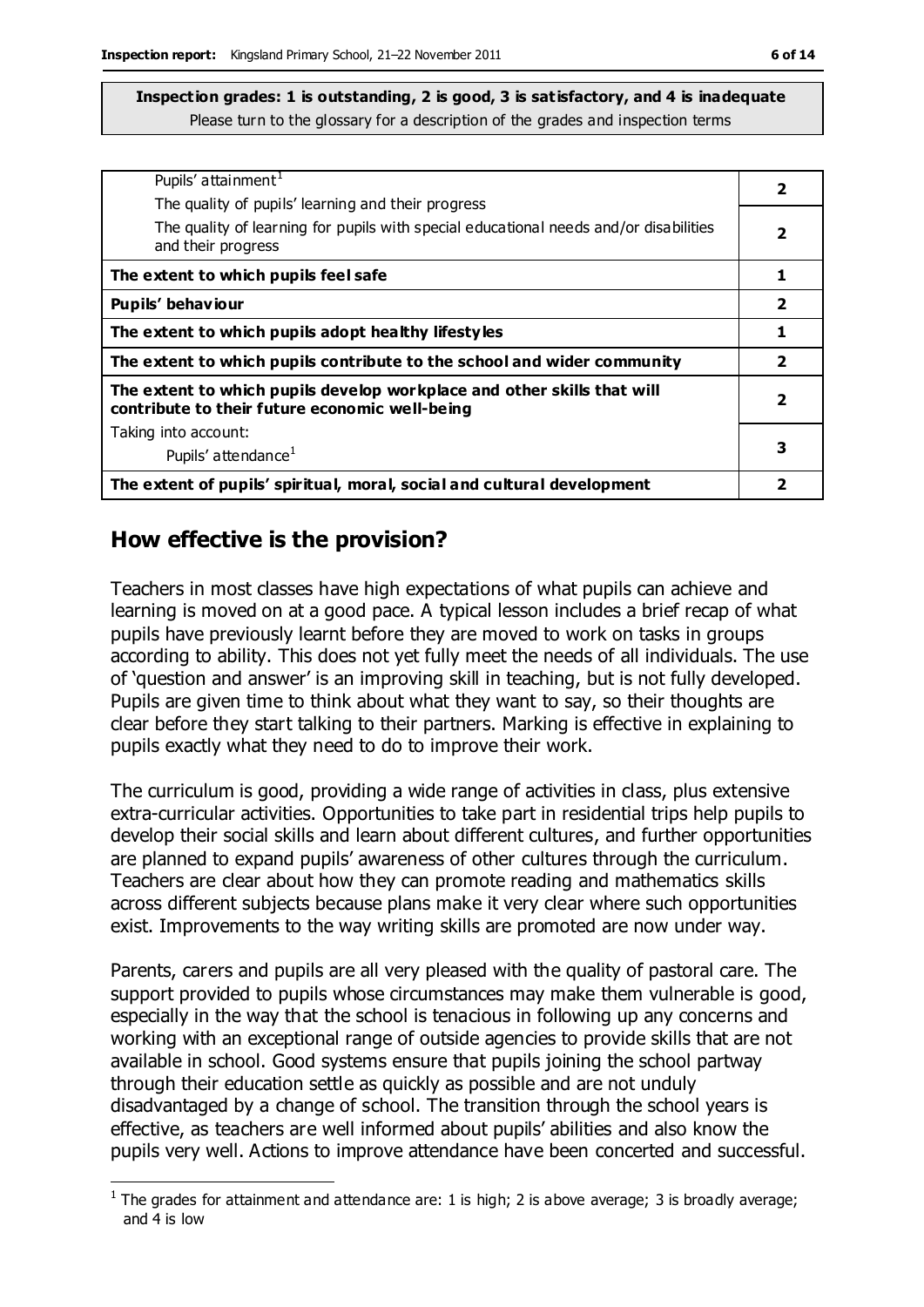The two-pronged approach of challenging parents and carers who do not send their children to school regularly and encouraging parents and carers to play a greater part in their children's learning has successfully raised awareness of the importance of regular attendance.

These are the grades for the quality of provision

| The quality of teaching                                                                                    |  |
|------------------------------------------------------------------------------------------------------------|--|
| Taking into account:                                                                                       |  |
| The use of assessment to support learning                                                                  |  |
| The extent to which the curriculum meets pupils' needs, including, where<br>relevant, through partnerships |  |
| The effectiveness of care, guidance and support                                                            |  |

#### **How effective are leadership and management?**

Morale is high in the school and all staff share the headteacher's drive for further improvement. The progress of different groups is tracked well, and reasons for any apparent discrepancies pursued. The school's leaders have an accurate view of how well pupils are doing. However, this information is not always used to inform lesson observations, so that the reasons for any differences in provision that result in slower progress for groups such as more-able pupils can be identified and tackled effectively. Nevertheless, the school's leaders have a developing range of ways for checking on the quality of provision to share best practice, and they set challenging targets for the school's performance that are consistently met or exceeded. Good provision is made to ensure equality. Discrimination is tackled well and pupils are taught to respect others.

The governing body plays a good part in leading the school. Its members are well informed and provide a good degree of challenge to the headteacher. Parents and carers hold outstandingly positive views about the school, and are highly appreciative of the outstanding opportunities they have to work alongside their children. The school is a leader in the field of engagement with parents and carers, using its expertise to help other schools. Pupils' reports and the newsletters are of good quality. It is not only the extensive links with agencies and community groups that result in the school's outstanding partnership work. The headteacher has supported local schools by presenting programmes on how to improve 'home-school' links. Staff are offered opportunities to develop the skills of leadership at all levels. Parents and carers are consulted and the feedback is used to constantly update and improve systems such as those for keeping children safe, which fully comply with government requirements. The result is good practice at all levels. The school makes good provision for community cohesion. There is an excellent focus on the school and local community, with developing links to international communities. More opportunities for pupils to engage with other pupils from contrasting areas are currently being planned.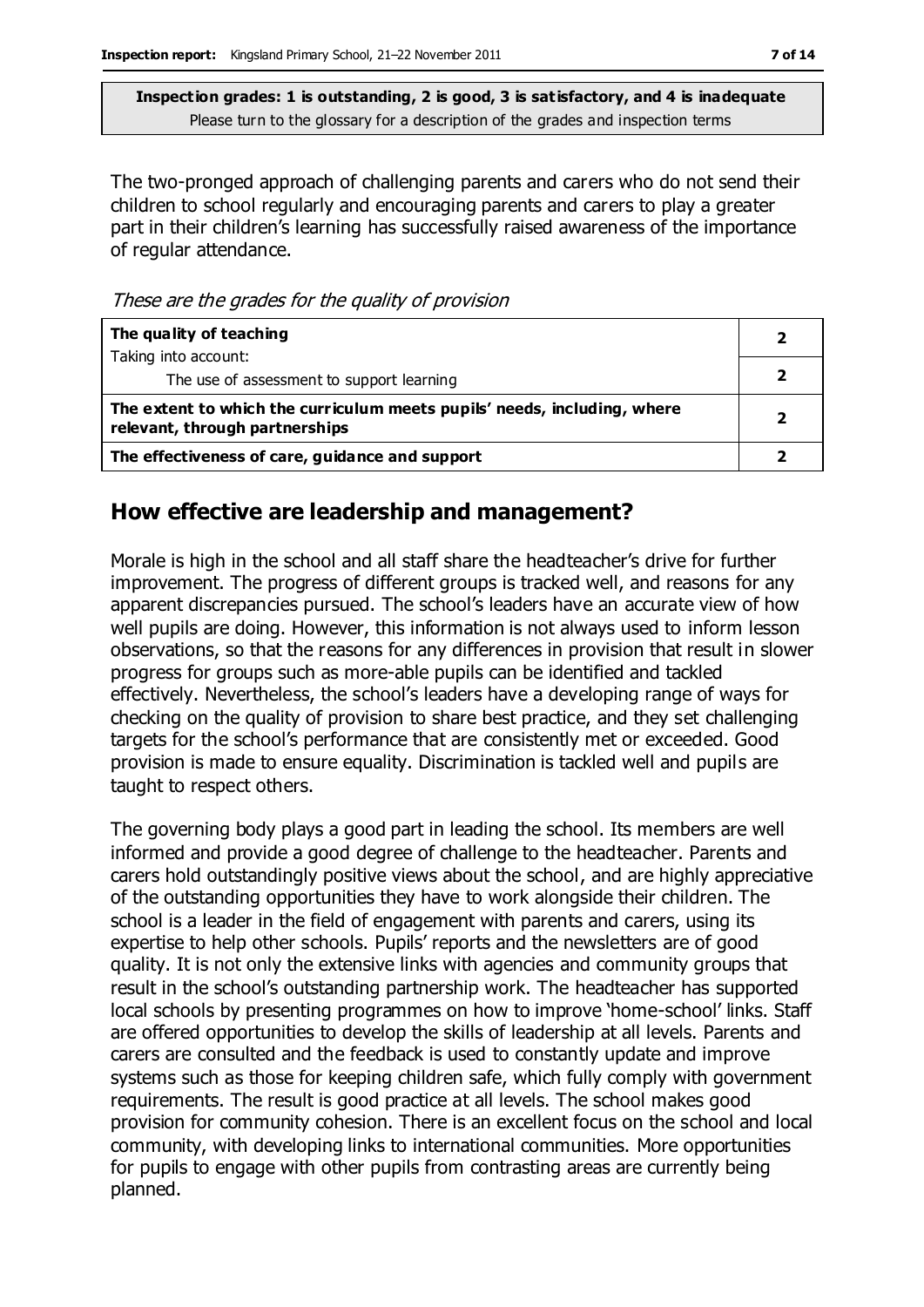These are the grades for leadership and management

| The effectiveness of leadership and management in embedding ambition and<br>driving improvement                                                                     | 2                       |
|---------------------------------------------------------------------------------------------------------------------------------------------------------------------|-------------------------|
| Taking into account:                                                                                                                                                |                         |
| The leadership and management of teaching and learning                                                                                                              | 2                       |
| The effectiveness of the governing body in challenging and supporting the<br>school so that weaknesses are tackled decisively and statutory responsibilities<br>met | 2                       |
| The effectiveness of the school's engagement with parents and carers                                                                                                | 1                       |
| The effectiveness of partnerships in promoting learning and well-being                                                                                              | 1                       |
| The effectiveness with which the school promotes equality of opportunity and<br>tackles discrimination                                                              | 2                       |
| The effectiveness of safeguarding procedures                                                                                                                        | $\overline{\mathbf{2}}$ |
| The effectiveness with which the school promotes community cohesion                                                                                                 | $\overline{\mathbf{2}}$ |
| The effectiveness with which the school deploys resources to achieve value for<br>money                                                                             | $\overline{\mathbf{2}}$ |

#### **Early Years Foundation Stage**

Children make good progress across the areas of learning in the Nursery and Reception classes. They start school with particularly limited abilities in the use of number and communication. Very good transition arrangements help children settle quickly into school life. This is evident in the smooth and positive way parents and carers leave and collect them. Because of this, especially good progress is made in their personal, social and emotional development. Good progress in the other areas of learning is the result of good planning and effective teaching. Activities are appropriately targeted at addressing children's individual needs. They are often enjoyable and this encourages children to take good steps in learning. Children in the Nursery class love learning about hedgehogs through a wide range of autumnthemed activities. These include seeking out suitable sites for hedgehogs to live and this is good, imaginative use of the outdoors. In Reception, children planned and prepared for a wedding celebration and this gave good opportunities for writing, number and creative activities – areas where children have particularly limited skills when they first join the school. All staff are involved in assessing children's progress and keeping detailed records of formal and informal observations. The way the two Reception classes work together supports the staff through joint planning and assessing progress, which in turn is helping spread good practice and the work of staff with different levels of experience. Photographs and samples of work are used effectively to support judgements made about children's progress and to plan their next steps. Resources are used well and children have a good range of adult-led or self-chosen activities.

These are the grades for the Early Years Foundation Stage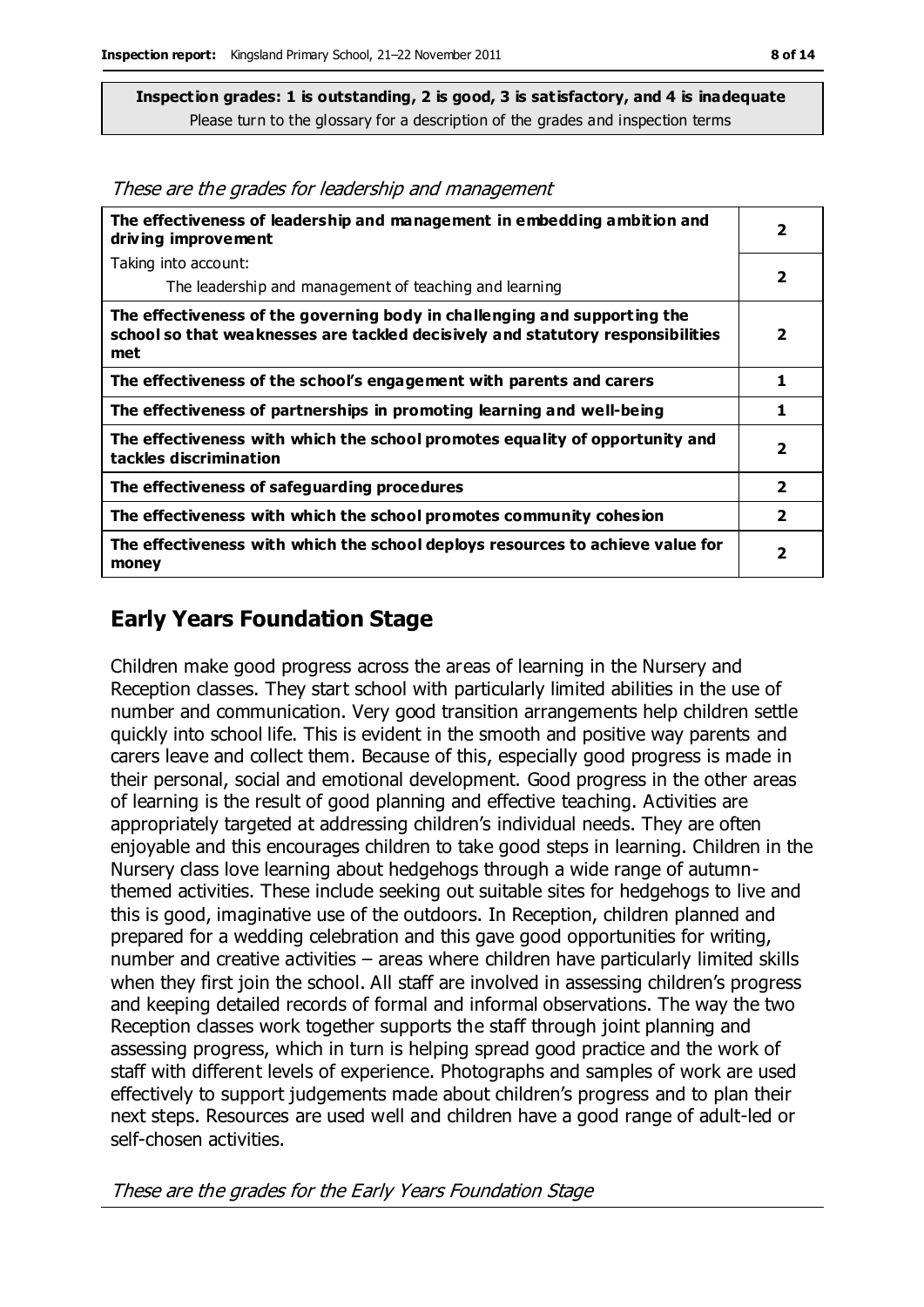| Overall effectiveness of the Early Years Foundation Stage                             |  |
|---------------------------------------------------------------------------------------|--|
| Taking into account:                                                                  |  |
| Outcomes for children in the Early Years Foundation Stage                             |  |
| The quality of provision in the Early Years Foundation Stage                          |  |
| The effectiveness of leadership and management of the Early Years Foundation<br>Stage |  |

#### **Views of parents and carers**

Almost all of the parents and carers who returned the questionnaires agreed that their children enjoy school. A very large majority agreed with all of the other statements. Several added comments, some of which praised the school for specific aspects, such as support of the headteacher and her staff towards the pupils, and for the number and quality of enrichment activities. Inspectors looked carefully into the very small number of negative returns, but they followed no particular pattern and behaviour during the inspection, for example, was good.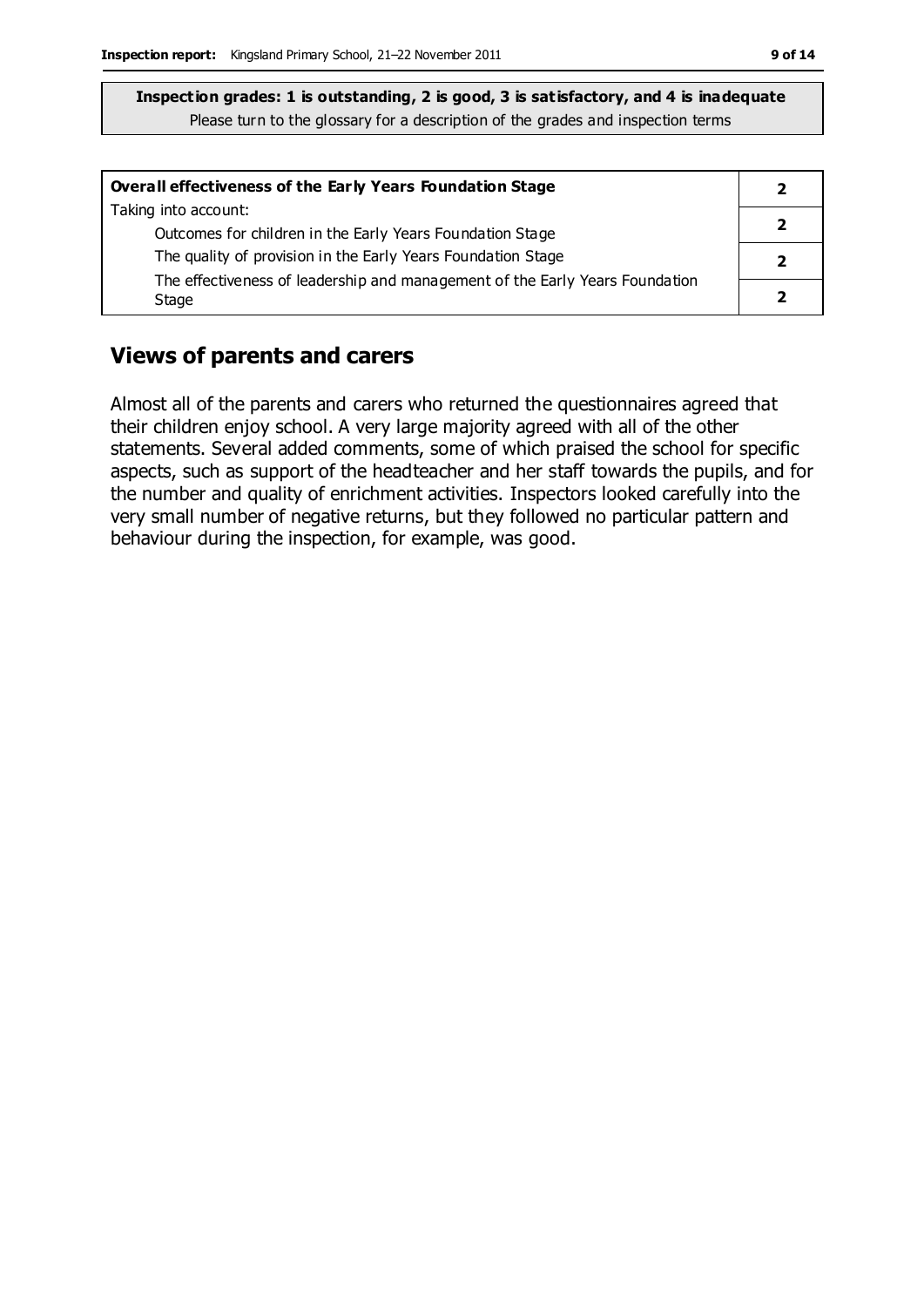#### **Responses from parents and carers to Ofsted's questionnaire**

Ofsted invited all the registered parents and carers of pupils registered at Kingsland Primary School to complete a questionnaire about their views of the school.

In the questionnaire, parents and carers were asked to record how strongly they agreed with 13 statements about the school.

The inspection team received 103 completed questionnaires by the end of the on-site inspection. In total, there are 258 pupils registered at the school.

| <b>Statements</b>                                                                                                                                                                                                                                       | <b>Strongly</b><br>agree |               | <b>Agree</b> |               | <b>Disagree</b> |                | <b>Strongly</b><br>disagree |               |
|---------------------------------------------------------------------------------------------------------------------------------------------------------------------------------------------------------------------------------------------------------|--------------------------|---------------|--------------|---------------|-----------------|----------------|-----------------------------|---------------|
|                                                                                                                                                                                                                                                         | <b>Total</b>             | $\frac{0}{0}$ | <b>Total</b> | $\frac{1}{2}$ | <b>Total</b>    | $\frac{0}{0}$  | <b>Total</b>                | $\frac{1}{2}$ |
| My child enjoys school                                                                                                                                                                                                                                  | 71                       | 69            | 30           | 29            | $\mathcal{P}$   | $\mathcal{P}$  | 0                           | $\Omega$      |
| The school keeps my child<br>safe                                                                                                                                                                                                                       | 77                       | 75            | 26           | 25            | $\pmb{0}$       | $\mathbf 0$    | $\mathbf{0}$                | $\mathbf 0$   |
| The school informs me about<br>my child's progress                                                                                                                                                                                                      | 65                       | 63            | 37           | 36            | $\mathbf{1}$    | $\mathbf{1}$   | $\mathbf 0$                 | $\mathbf 0$   |
| My child is making enough<br>progress at this school                                                                                                                                                                                                    | 65                       | 63            | 36           | 35            | $\overline{2}$  | $\overline{2}$ | $\mathbf 0$                 | $\mathbf 0$   |
| The teaching is good at this<br>school                                                                                                                                                                                                                  | 73                       | 71            | 30           | 29            | 0               | $\mathbf 0$    | $\mathbf 0$                 | $\mathbf 0$   |
| The school helps me to<br>support my child's learning                                                                                                                                                                                                   | 65                       | 63            | 34           | 33            | $\overline{2}$  | 2              | $\mathbf{1}$                | $\mathbf{1}$  |
| The school helps my child to<br>have a healthy lifestyle                                                                                                                                                                                                | 51                       | 50            | 52           | 50            | 0               | $\mathbf 0$    | $\mathbf 0$                 | $\mathbf 0$   |
| The school makes sure that<br>my child is well prepared for<br>the future (for example<br>changing year group,<br>changing school, and for<br>children who are finishing<br>school, entering further or<br>higher education, or entering<br>employment) | 48                       | 47            | 51           | 50            | 0               | $\mathbf 0$    | $\overline{4}$              | 4             |
| The school meets my child's<br>particular needs                                                                                                                                                                                                         | 59                       | 57            | 43           | 42            | $\mathbf 0$     | $\mathbf{0}$   | $\mathbf{1}$                | $\mathbf{1}$  |
| The school deals effectively<br>with unacceptable behaviour                                                                                                                                                                                             | 46                       | 45            | 50           | 49            | 6               | 6              | 1                           | 1             |
| The school takes account of<br>my suggestions and<br>concerns                                                                                                                                                                                           | 54                       | 52            | 46           | 45            | 3               | 3              | $\mathbf 0$                 | $\mathbf 0$   |
| The school is led and<br>managed effectively                                                                                                                                                                                                            | 56                       | 54            | 44           | 43            | $\overline{2}$  | $\overline{2}$ | $\mathbf{1}$                | $\mathbf{1}$  |
| Overall, I am happy with my<br>child's experience at this<br>school                                                                                                                                                                                     | 65                       | 63            | 37           | 36            | $\mathbf{1}$    | 1              | $\mathbf 0$                 | 0             |

The table above summarises the responses that parents and carers made to each statement. The percentages indicate the proportion of parents and carers giving that response out of the total number of completed questionnaires. Where one or more parents and carers chose not to answer a particular question, the percentages will not add up to 100%.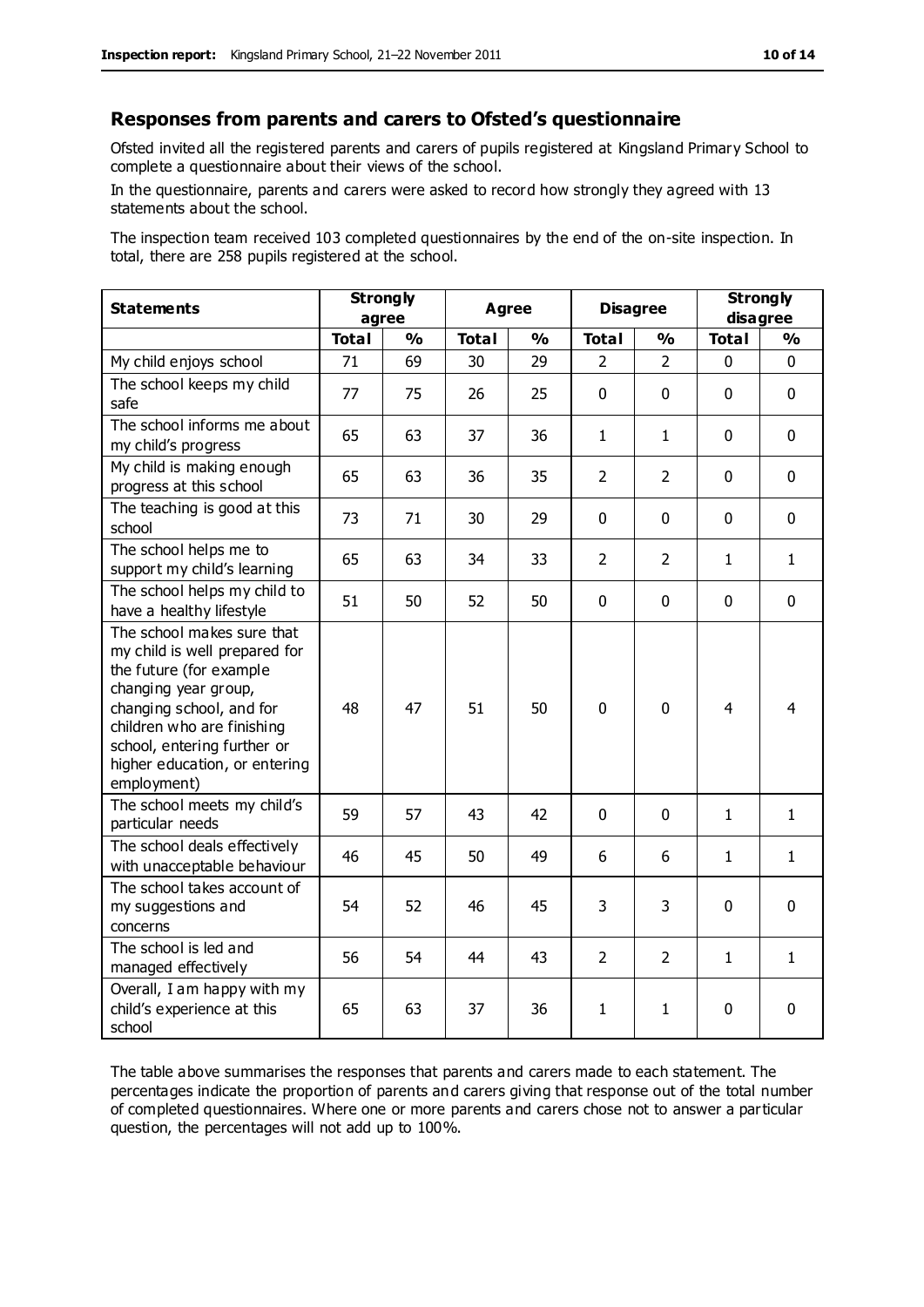## **Glossary**

#### **What inspection judgements mean**

| <b>Grade</b> | <b>Judgement</b> | <b>Description</b>                                                                                                                                                                                                               |
|--------------|------------------|----------------------------------------------------------------------------------------------------------------------------------------------------------------------------------------------------------------------------------|
| Grade 1      | Outstanding      | These features are highly effective. An outstanding<br>school provides exceptionally well for all its pupils' needs.                                                                                                             |
| Grade 2      | Good             | These are very positive features of a school. A school<br>that is good is serving its pupils well.                                                                                                                               |
| Grade 3      | Satisfactory     | These features are of reasonable quality. A satisfactory<br>school is providing adequately for its pupils.                                                                                                                       |
| Grade 4      | Inadequate       | These features are not of an acceptable standard. An<br>inadequate school needs to make significant<br>improvement in order to meet the needs of its pupils.<br>Ofsted inspectors will make further visits until it<br>improves. |

#### **Overall effectiveness of schools**

|                         |                    |      | Overall effectiveness judgement (percentage of schools) |                   |
|-------------------------|--------------------|------|---------------------------------------------------------|-------------------|
| <b>Type of school</b>   | <b>Outstanding</b> | Good | <b>Satisfactory</b>                                     | <b>Inadequate</b> |
| Nursery schools         | 43                 | 47   | 10                                                      |                   |
| Primary schools         | ჩ                  | 46   | 42                                                      |                   |
| Secondary<br>schools    | 14                 | 36   | 41                                                      |                   |
| Sixth forms             | 15                 | 42   | 41                                                      |                   |
| Special schools         | 30                 | 48   | 19                                                      |                   |
| Pupil referral<br>units | 14                 | 50   | 31                                                      |                   |
| All schools             | 10                 | 44   | 39                                                      |                   |

New school inspection arrangements were introduced on 1 September 2009. This means that inspectors now make some additional judgements that were not made previously.

The data in the table above are for the period 1 September 2010 to 8 April 2011 and are consistent with the latest published official statistics about maintained school inspection outcomes (see [www.ofsted.gov.uk\)](http://www.ofsted.gov.uk/).

The sample of schools inspected during 2010/11 was not representative of all schools nationally, as weaker schools are inspected more frequently than good or outstanding schools.

Percentages are rounded and do not always add exactly to 100.

Sixth form figures reflect the judgements made for the overall effectiveness of the sixth form in secondary schools, special schools and pupil referral units.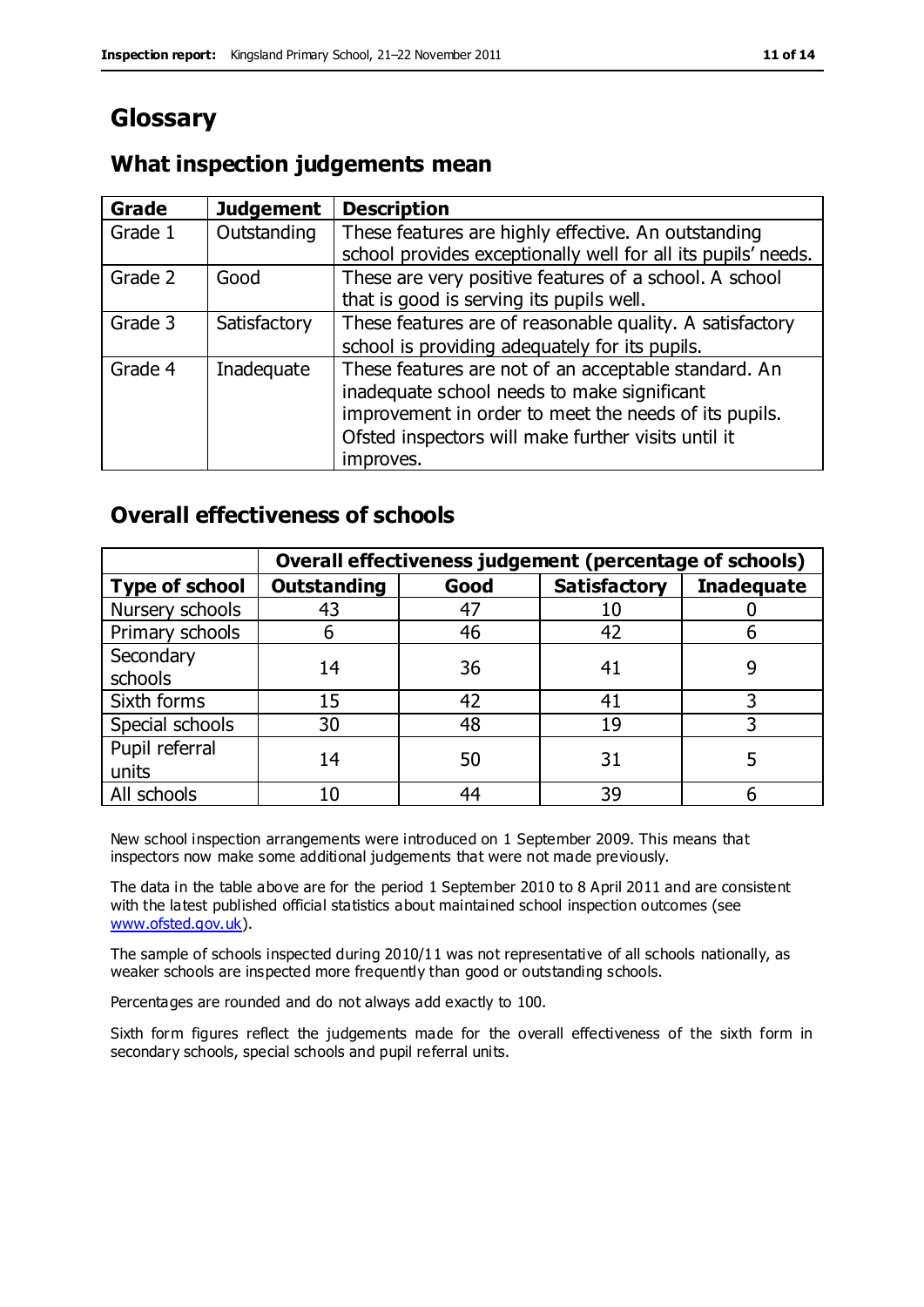# **Common terminology used by inspectors**

| Achievement:                  | the progress and success of a pupil in their<br>learning, development or training.                                                                                                                                                                                                                                           |
|-------------------------------|------------------------------------------------------------------------------------------------------------------------------------------------------------------------------------------------------------------------------------------------------------------------------------------------------------------------------|
| Attainment:                   | the standard of the pupils' work shown by test and<br>examination results and in lessons.                                                                                                                                                                                                                                    |
| Capacity to improve:          | the proven ability of the school to continue<br>improving. Inspectors base this judgement on what<br>the school has accomplished so far and on the<br>quality of its systems to maintain improvement.                                                                                                                        |
| Leadership and management:    | the contribution of all the staff with responsibilities,<br>not just the headteacher, to identifying priorities,<br>directing and motivating staff and running the<br>school.                                                                                                                                                |
| Learning:                     | how well pupils acquire knowledge, develop their<br>understanding, learn and practise skills and are<br>developing their competence as learners.                                                                                                                                                                             |
| <b>Overall effectiveness:</b> | inspectors form a judgement on a school's overall<br>effectiveness based on the findings from their<br>inspection of the school. The following judgements,<br>in particular, influence what the overall<br>effectiveness judgement will be.                                                                                  |
|                               | The school's capacity for sustained<br>improvement.<br>Outcomes for individuals and groups of<br>H<br>pupils.<br>The quality of teaching.<br>٠<br>The extent to which the curriculum meets<br>pupils' needs, including, where relevant,<br>through partnerships.<br>The effectiveness of care, guidance and<br>H<br>support. |
| Progress:                     | the rate at which pupils are learning in lessons and<br>over longer periods of time. It is often measured<br>by comparing the pupils' attainment at the end of a<br>key stage with their attainment when they started.                                                                                                       |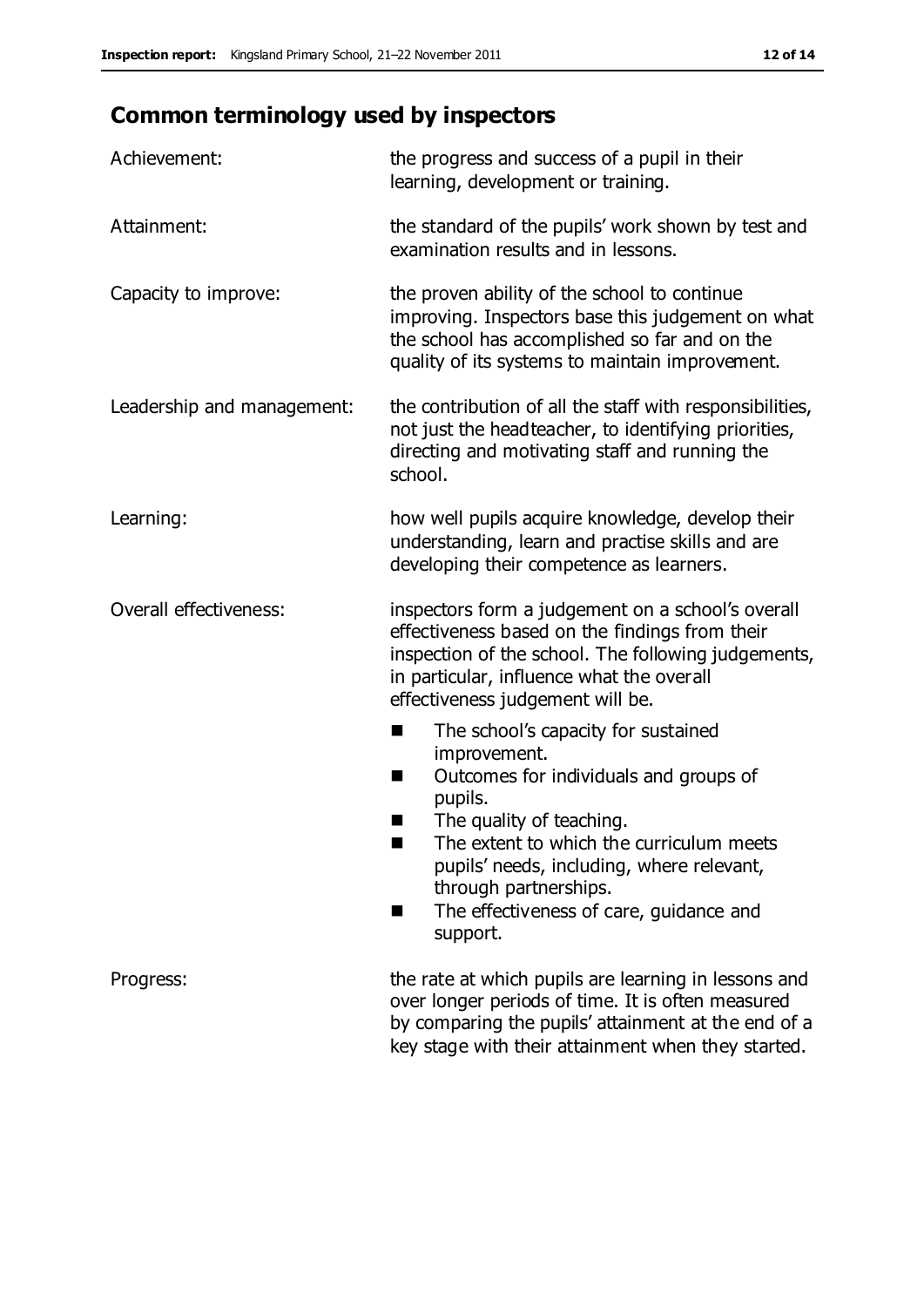#### **This letter is provided for the school, parents and carers to share with their children. It describes Ofsted's main findings from the inspection of their school.**



23 November 2011

Dear Pupils

#### **Inspection of Kingsland Primary School**, **Birmingham**, **B44 9NA**

Thank you for your helpfulness when we inspected your school recently. We enjoyed talking with you and watching you learning. Your views about your school were taken into account when we made our judgements. It is a good school, where teaching is good and you achieve well.

You enjoy school and learning, especially lessons which give you lots to do and the wide range of enrichment activities that are provided for you. You like learning through themes, which enable you to practise a range of skills such as making decisions and working as a team, as well as practising literacy, numeracy and computer-based skills. You trust the staff, and know they care about you and help you. Because of this you make good progress in reading, writing and mathematics throughout the school.

To help make the school even better we have asked your teachers to improve the quality of teaching further by making sure that more lessons are good. They can do this by using assessments to make sure the work is matched to your needs, by showing each other examples of good teaching and by asking you questions that really make you think. You can help them by making sure that you continue to work hard and try to produce your best work at all times. Teachers have also been asked to give more opportunities for you to write at length and for a variety of purposes.

We hope that you will play your part in helping the school to make these improvements.

Yours sincerely

Keith Shannon Lead inspector